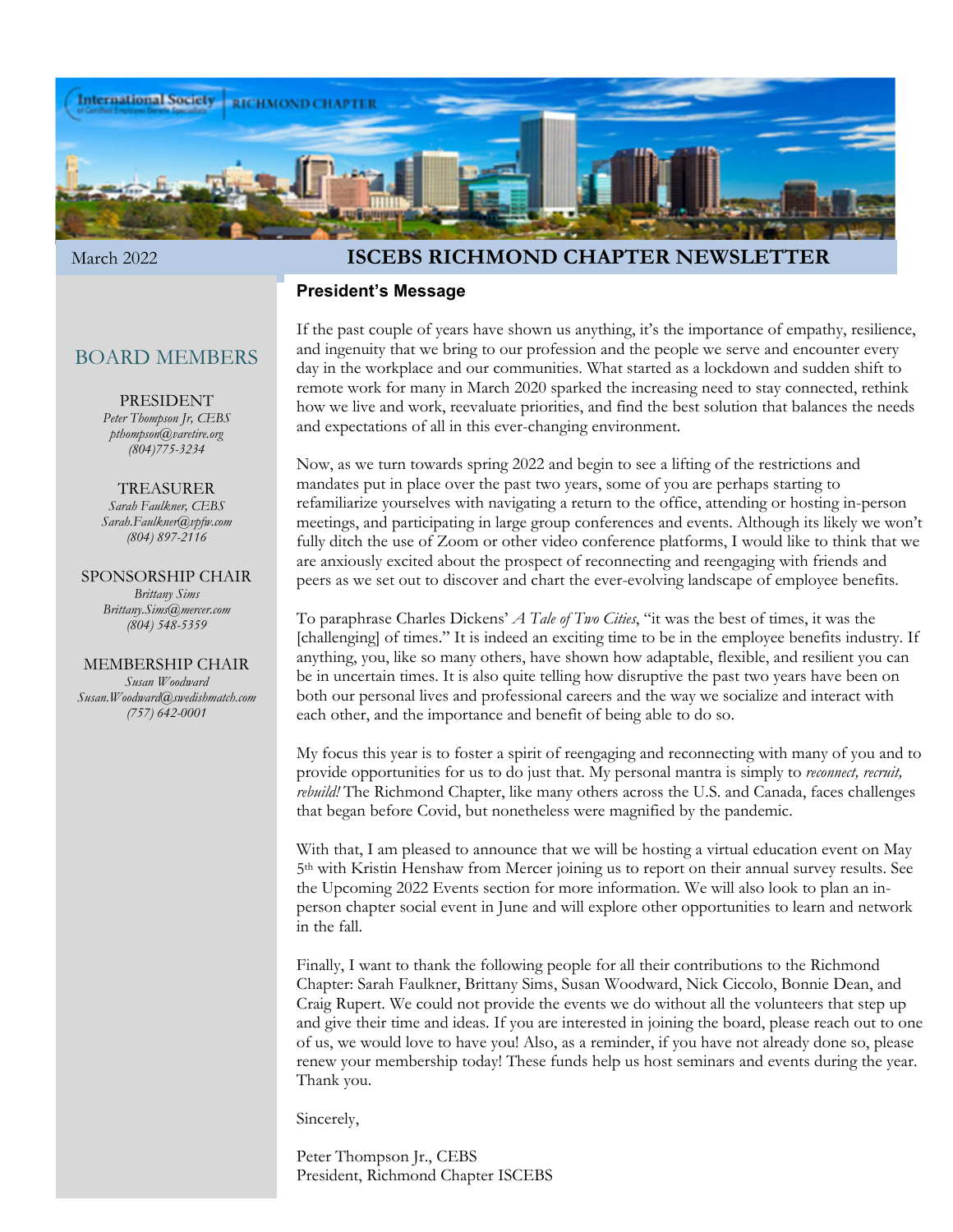# ISCEBS RICHMOND CHAPTER NEWSLETTER Page 2

| <b>Upcoming 2022 Events</b>           |                                                                       |                                         |
|---------------------------------------|-----------------------------------------------------------------------|-----------------------------------------|
| <b>Dates and Times</b>                | <b>Topic</b>                                                          | <b>Venue</b>                            |
| May 5, 2022<br>$9:00 - 10:00$ a.m. ET | <b>Mercer Annual Survey</b><br>Presenter: Kristin Henshaw, CEBS, GBDS | Virtual Event<br>Click here to register |
| $TBD - June 2022$                     | Chapter Social                                                        | TBD                                     |
| August 7-10, 2022                     | Annual ISCEBS Symposium                                               | Toronto, ON, Canada                     |

# **Membership Update**

As of today, the Richmond Chapter has **22 members**!

Our chapter appreciates the continued support of those who have renewed their memberships for 2022. We also ask you to spread the word about our chapter! Current members are encouraged to invite friends and colleagues to upcoming education events as a personal invitation is usually more meaningful. It's also nice to attend a session if you know there will be one familiar face in the room! **If you have any questions about the benefits of membership, please contact Susan Woodward at Susan.Woodward@swedishmatch.com.** 

# **ISCEBS Online Education**

E-Learning courses, webcasts, and online certificate programs are a few of the online training options available for general and specific areas within the employee benefits arena that are offered through ISCEBS. These training options cover the latest trends and regulations and include courses on health care, retirement, and benefits compliance.

If you're looking for some free benefits education opportunities, check out the ISCEBS webcasts, which are available at no charge to members. The webcasts are presented live, then recorded and available on-demand. Click here for a list of upcoming ISCEBS webcasts.

Upcoming ISCEBS webcasts include the following:

- **Innovation and the Future of Remote/Hybrid Work April 5, 2022, 4:00-5:30 p.m. ET. Register here.**
- **Out-of-State Remote Work Challenges Legal Considerations, Payroll, Leave Management** April 7, 2022, 3:30-4:45 p.m. ET. Register here.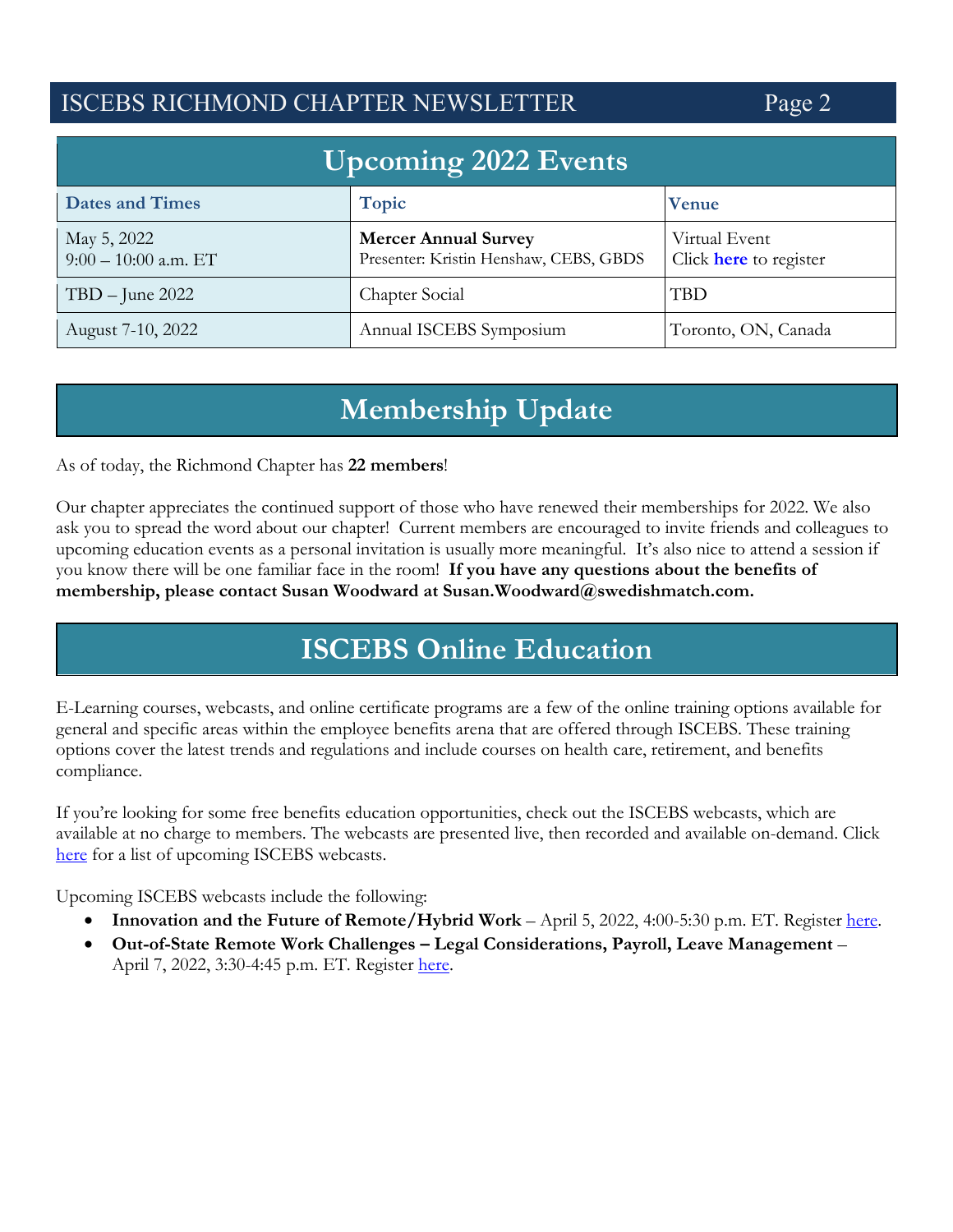## ISCEBS RICHMOND CHAPTER NEWSLETTER Page 3

# **Richmond Completers**

The Richmond Chapter ISCEBS would like to congratulate and acknowledge the following individuals on passing an exam and taking the next steps to achieve their CEBS® or specialty designation:

| Velda Baglieri  | Catherine Garrett     |
|-----------------|-----------------------|
| Verlee Bishop   | Gina Hemperley        |
| Jamie Crowder   | Josue Rivera-Orellano |
| Seema DeFilippo | Lindsay Swan          |
| Karen Fleming   | Kimberly Walker       |
| Wanda Gardner   | Tyvelle Williams      |

Students who successfully complete at least one exam are eligible to join the society and local chapter. To learn more about all the benefits of joining the International Foundation of Employee Benefits Plan, click here for more information.

# **CEBS Compliance**

CEBS Compliance status is a formal recognition of the ongoing, career-long professional development that CEBS graduates maintain to best serve their plan participants, employers, and other stakeholders. CEBS Compliance means you are a leader in the profession.

It means that the professional development activities you are already doing—for professional enrichment, to maintain a license or designation, or just to stay up-to-date—can be formally recognized for contributing to the professional currency that CEBS graduates are known for.

Maintaining CEBS Compliance status helps you keep your professional skills sharp. It upholds the reputation of the CEBS designation and the community of benefits professionals who have earned it.

As a Society member, you have access to a variety of educational activities that you can apply towards CEBS Compliance. Visit www.cebs.org/compliance to learn more about CEBS Compliance. Familiarity with this information will help you be sure you're earning and reporting your credits correctly.

Questions? Contact CEBS at cebscpe@ifebp.org or 800-449-2327, option 3.